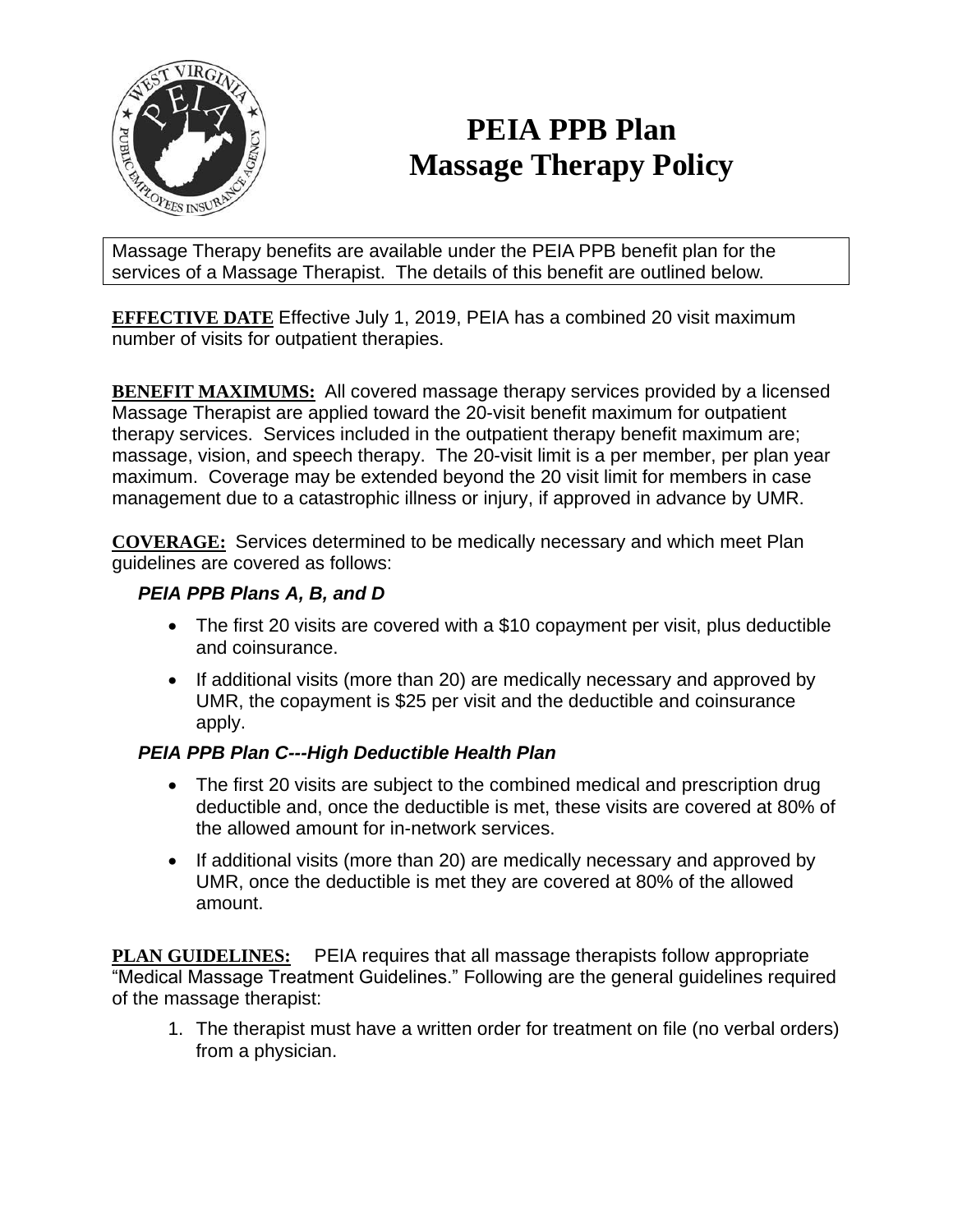- 2. There are 3 zones of the body the upper extremities, the lower extremities and the trunk (including the head and neck regions). Each zone of the body can only have 2 units (15 minutes) of ANY manual therapy per day with a maximum of 4 units.
- 3. PTs, Chiropractors and Massage therapists cannot use the same CPT code on the same day,
- 4. A treatment unit is 15 minutes.
- 5. Treatment should always stop once patient has reached MMI (maximum medical improvement).
	- a. "Maximum medical improvement" means a condition that has become static or stabilized during a period of time sufficient to allow optimal recovery, and one that is unlikely to change in spite of further medical or surgical therapy.
- 6. Massage therapists must have an evaluation on file, treatment notes for every session and a treatment plan on file for every patient. The treatment plan and physician's prescription must be submitted with the initial claim.
- 7. Massage therapists must bill the proper CPT code for the services they provide - recognized codes are 97124 and 97140. Massage therapists cannot charge for any service not manually provided (ultrasound, etc).
- 8. Diagnosis codes must match the prescription sent by the ordering physicians. If a doctor orders massage therapy for a stiff neck, and the patient comes to the massage therapist complaining of a stiff neck, shoulder pain and numbness and tingling going down the arm. The massage therapist must contact the doctor office, tell them of the complaints not on the order and ask if the ordering physician wants to re-evaluate their patient, leave the order as it stands, or send a new order to cover treatment for the areas not listed on the original order. A copy of the prescription, along with the treatment plan, must be submitted with the initial claim. If the treatment plan is changed, it must be sent to UMR with the initial claim for the new treatment plan. If it is for visits over the 20-visit maximum, it should be sent to UMR utilization management.
- 9. Only "acute" treatment is covered (**maintenance treatment is NOT covered**);
- 10.Each treatment session must be billed separately on a CMS 1500 claim form.
- 11. The charge per unit must be consistent with the charges billed to non-PEIA patients.
- 12.Malpractice insurance is required (minimum of \$2 million per occurrence); and